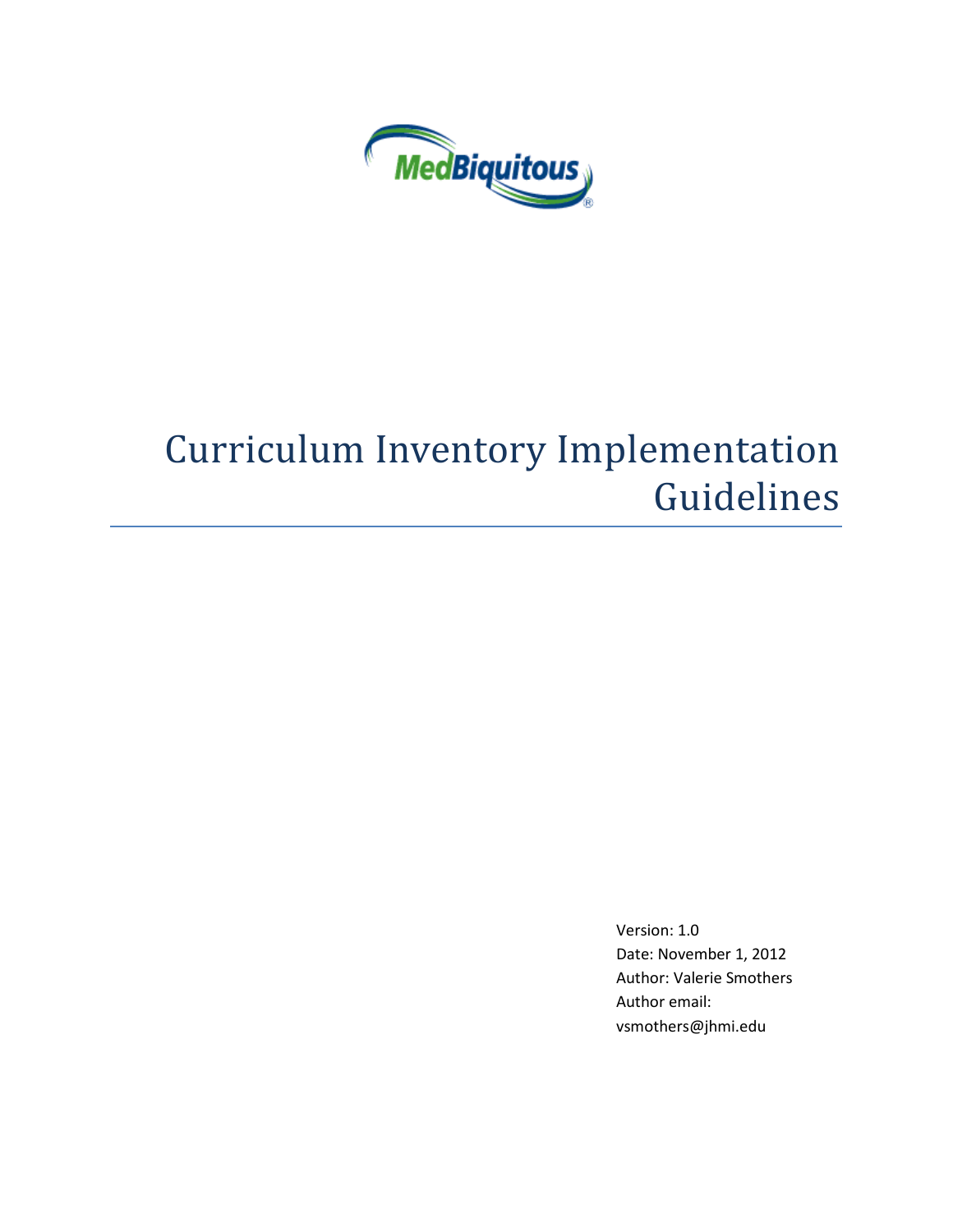# **Version History**

| Version<br>No. | Date | <b>Changed By</b> | <b>Changes Made</b> |
|----------------|------|-------------------|---------------------|
|                |      |                   |                     |
|                |      |                   |                     |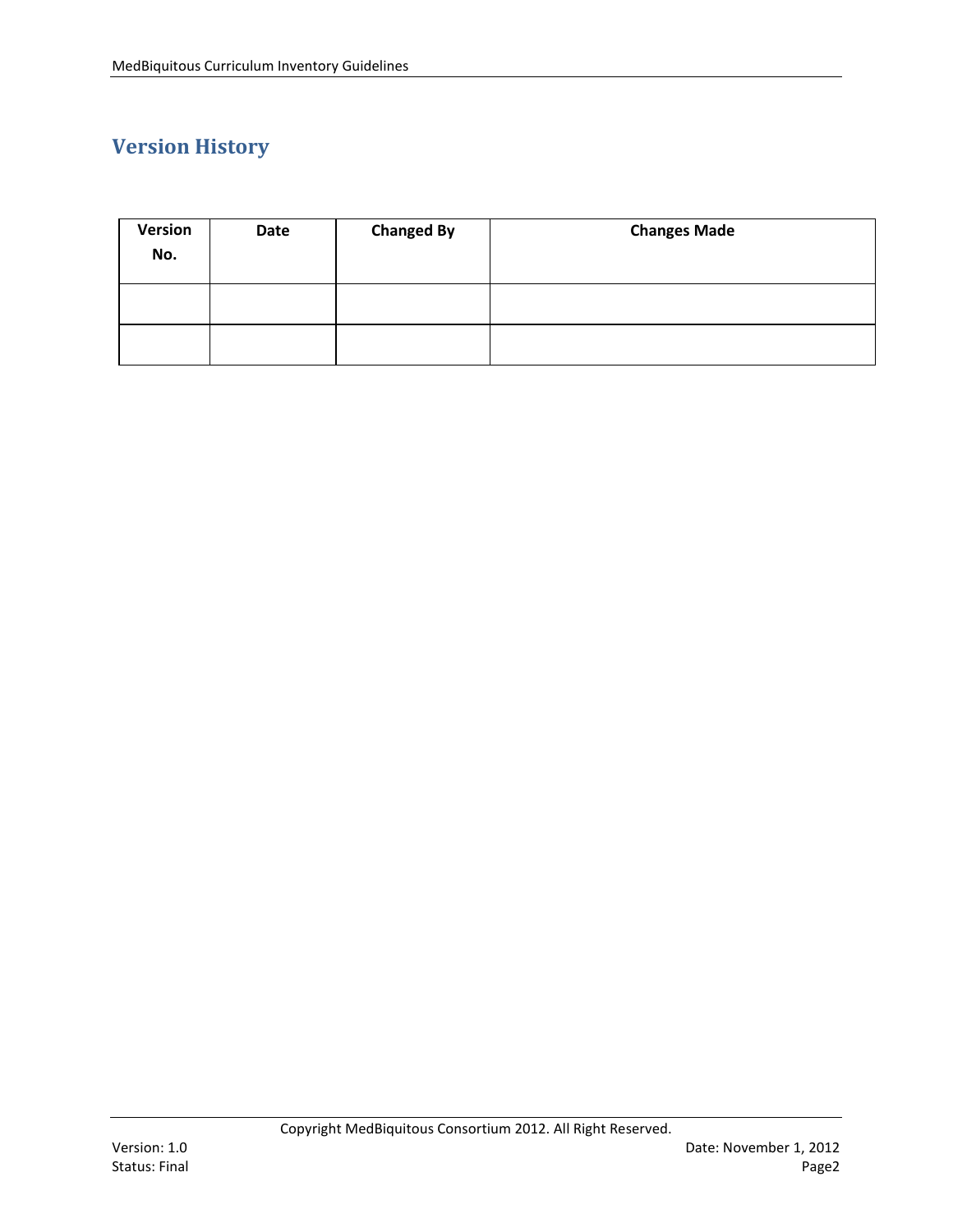# <span id="page-2-0"></span>**MedBiquitous Consortium XML Public License and Terms of Use**

MedBiquitous XML (including schemas, specifications, sample documents, Web services description files, and related items) is provided by the copyright holders under the following license. By obtaining, using, and or copying this work, you (the licensee) agree that you have read, understood, and will comply with the following terms and conditions.

The Consortium hereby grants a perpetual, non-exclusive, non-transferable, license to copy, use, display, perform, modify, make derivative works of, and develop the MedBiquitous XML for any use and without any fee or royalty, provided that you include the following on ALL copies of the MedBiquitous XML or portions thereof, including modifications, that you make.

- 1. Any pre-existing intellectual property disclaimers, notices, or terms and conditions. If none exist, the following notice should be used: "Copyright © [date of XML release] MedBiquitous Consortium. All Rights Reserved. http://www.medbiq.org"
- 2. Notice of any changes or modification to the MedBiquitous XML files.
- 3. Notice that any user is bound by the terms of this license and reference to the full text of this license in a location viewable to users of the redistributed or derivative work.

In the event that the licensee modifies any part of the MedBiquitous XML, it will not then represent to the public, through any act or omission, that the resulting modification is an official specification of the MedBiquitous Consortium unless and until such modification is officially adopted.

THE CONSORTIUM MAKES NO WARRANTIES OR REPRESENTATIONS, EXPRESS OR IMPLIED, WITH RESPECT TO ANY COMPUTER CODE, INCLUDING SCHEMAS, SPECIFICATIONS, SAMPLE DOCUMENTS, WEB SERVICES DESCRIPTION FILES, AND RELATED ITEMS. WITHOUT LIMITING THE FOREGOING, THE CONSORTIUM DISCLAIMS ANY IMPLIED WARRANTIES OF MERCHANTABILITY OR FITNESS FOR A PARTICULAR PURPOSE AND ANY WARRANTY, EXPRESS OR IMPLIED, AGAINST INFRINGEMENT BY THE MEDBIQUITOUS XML OF ANY THIRD PARTY PATENTS, TRADEMARKS, COPYRIGHTS OR OTHER RIGHTS. THE LICENSEE AGREES THAT ALL COMPUTER CODES OR RELATED ITEMS PROVIDED SHALL BE ACCEPTED BY LICENSEE "AS IS". THUS, THE ENTIRE RISK OF NON-PERFORMANCE OF THE MEDBIQUITOUS XML RESTS WITH THE LICENSEE WHO SHALL BEAR ALL COSTS OF ANY SERVICE, REPAIR OR CORRECTION.

IN NO EVENT SHALL THE CONSORTIUM OR ITS MEMBERS BE LIABLE TO THE LICENSEE OR ANY OTHER USER FOR DAMAGES OF ANY NATURE, INCLUDING, WITHOUT LIMITATION, ANY GENERAL, DIRECT, INDIRECT, INCIDENTAL, CONSEQUENTIAL, OR SPECIAL DAMAGES, INCLUDING LOST PROFITS, ARISING OUT OF ANY USE OF MEDBIQUITOUS XML.

LICENSEE SHALL INDEMNIFY THE CONSORTIUM AND EACH OF ITS MEMBERS FROM ANY LOSS, CLAIM, DAMAGE OR LIABILITY (INCLUDING, WITHOUT LIMITATION, PAYMENT OF ATTORNEYS' FEES AND COURT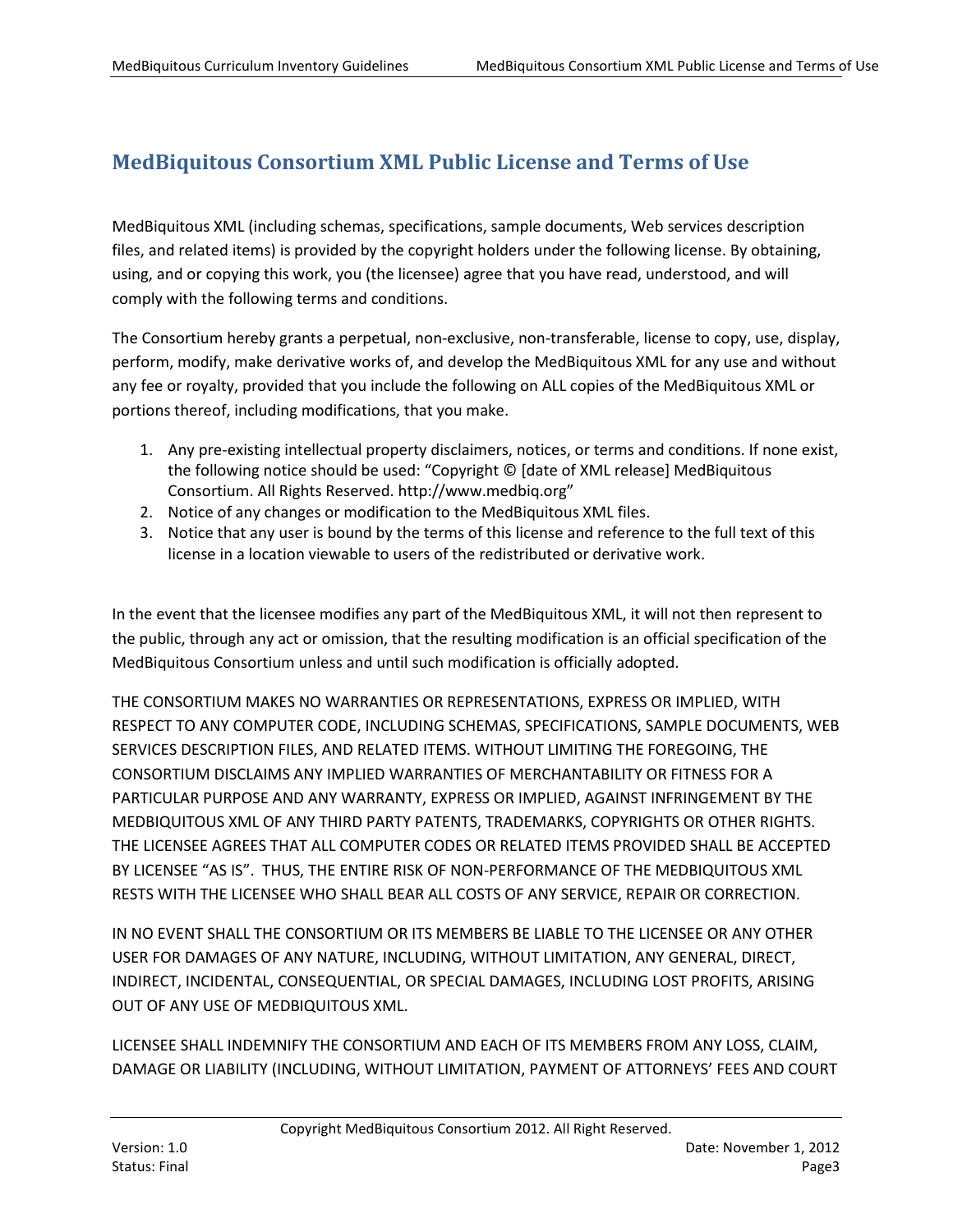COSTS) ARISING OUT OF MODIFICATION OR USE OF THE MEDBIQUITOUS XML OR ANY RELATED CONTENT OR MATERIAL BY LICENSEE.

LICENSEE SHALL NOT OBTAIN OR ATTEMPT TO OBTAIN ANY PATENTS, COPYRIGHTS OR OTHER PROPRIETARY RIGHTS WITH RESPECT TO THE MEDBIQUITOUS XML.

THIS LICENSE SHALL TERMINATE AUTOMATICALLY IF LICENSEE VIOLATES ANY OF ITS TERMS AND CONDITIONS.

The name and trademarks of the MedBiquitous Consortium and its members may NOT be used in advertising or publicity pertaining to MedBiquitous XML without specific, prior written permission. Title to copyright in MedBiquitous XML and any associated documentation will at all times remain with the copyright holders.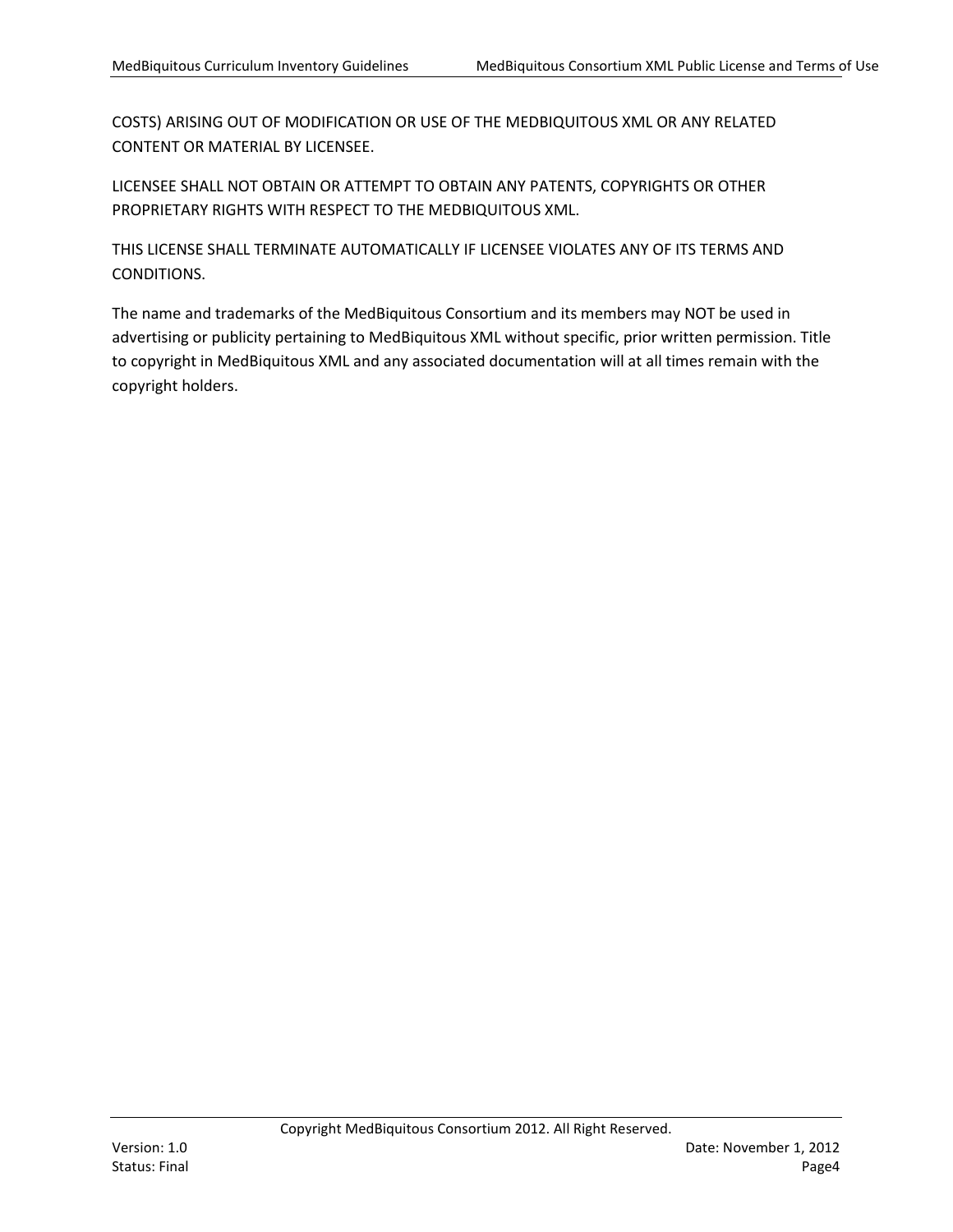# <span id="page-4-0"></span>**Table of Contents**

| 1     |       |  |  |  |  |  |
|-------|-------|--|--|--|--|--|
| 2     |       |  |  |  |  |  |
| 3     |       |  |  |  |  |  |
|       | 3.1   |  |  |  |  |  |
|       | 3.2   |  |  |  |  |  |
|       | 3.3   |  |  |  |  |  |
|       | 3.4   |  |  |  |  |  |
|       | 3.5   |  |  |  |  |  |
|       | 3.5.1 |  |  |  |  |  |
|       | 3.5.2 |  |  |  |  |  |
|       | 3.5.3 |  |  |  |  |  |
|       | 3.5.4 |  |  |  |  |  |
|       | 3.5.5 |  |  |  |  |  |
|       | 3.6   |  |  |  |  |  |
|       | 3.7   |  |  |  |  |  |
|       | 3.8   |  |  |  |  |  |
|       | 3.9   |  |  |  |  |  |
|       | 3.9.1 |  |  |  |  |  |
| 3.9.2 |       |  |  |  |  |  |
| 4     |       |  |  |  |  |  |
| 5     |       |  |  |  |  |  |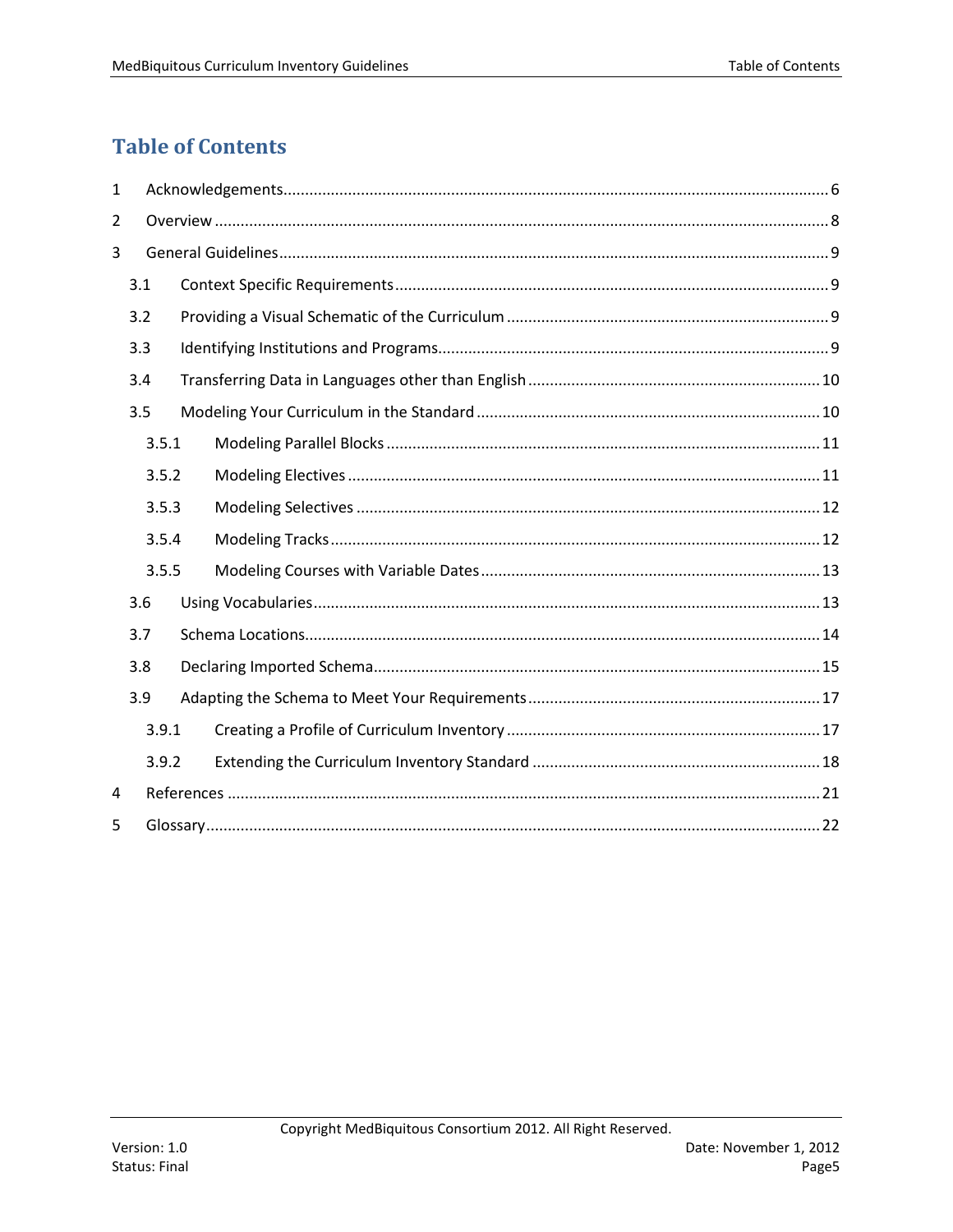# <span id="page-5-0"></span>**1 Acknowledgements**

The MedBiquitous Consortium wishes to acknowledge the MedBiquitous Curriculum Inventory Working Group members, invited experts, and other individuals that contributed to the creation of this document.

Co-chairs

- Susan Albright, Tufts University
- Marc Triola, M.D., New York University

#### Members

- Dmitriy Babichenko, University of Pittsburgh
- Adrian Ballard, Association of American Medical Colleges
- Terri Cameron, Association of American Medical Colleges
- Joshua Jacobs, National University of Singapore
- John Mahoney, University of Pittsburgh
- Quinn Montgomery, Advanced Informatics
- Robby Reynolds, Association of American Medical Colleges
- Al Salas, Association of American Medical Colleges
- Rosalyn Scott, Department of Veterans Affairs
- Nabil Zary, Karolinska Institutet

#### Invited Experts

- Michael Awad, Washington University School of Medicine
- Leslie Bofill, Florida International University
- Chris Candler, University of Oklahoma Health Sciences Center
- Charles Conway, Online Business Systems
- Rachel Ellaway, Northern Ontario School of Medicine
- Kristi Ferguson, University of Iowa
- Erica Friedman, Mount Sinai Medical Center
- Heather Hageman, Washington University School of Medicine
- Heidi Hays, New Innovations, Inc.
- Alison Loftus, Indiana University School of Medicine
- Cynthia Lybrand, ETSU Quillen College of Medicine
- Lise McCoy, AT Still University
- Tom May, MedHub
- Chandler Mayfield, University of California, San Francisco
- Steve Mitchell, University of New Mexico
- Dan Nelson, New Innovations, Inc.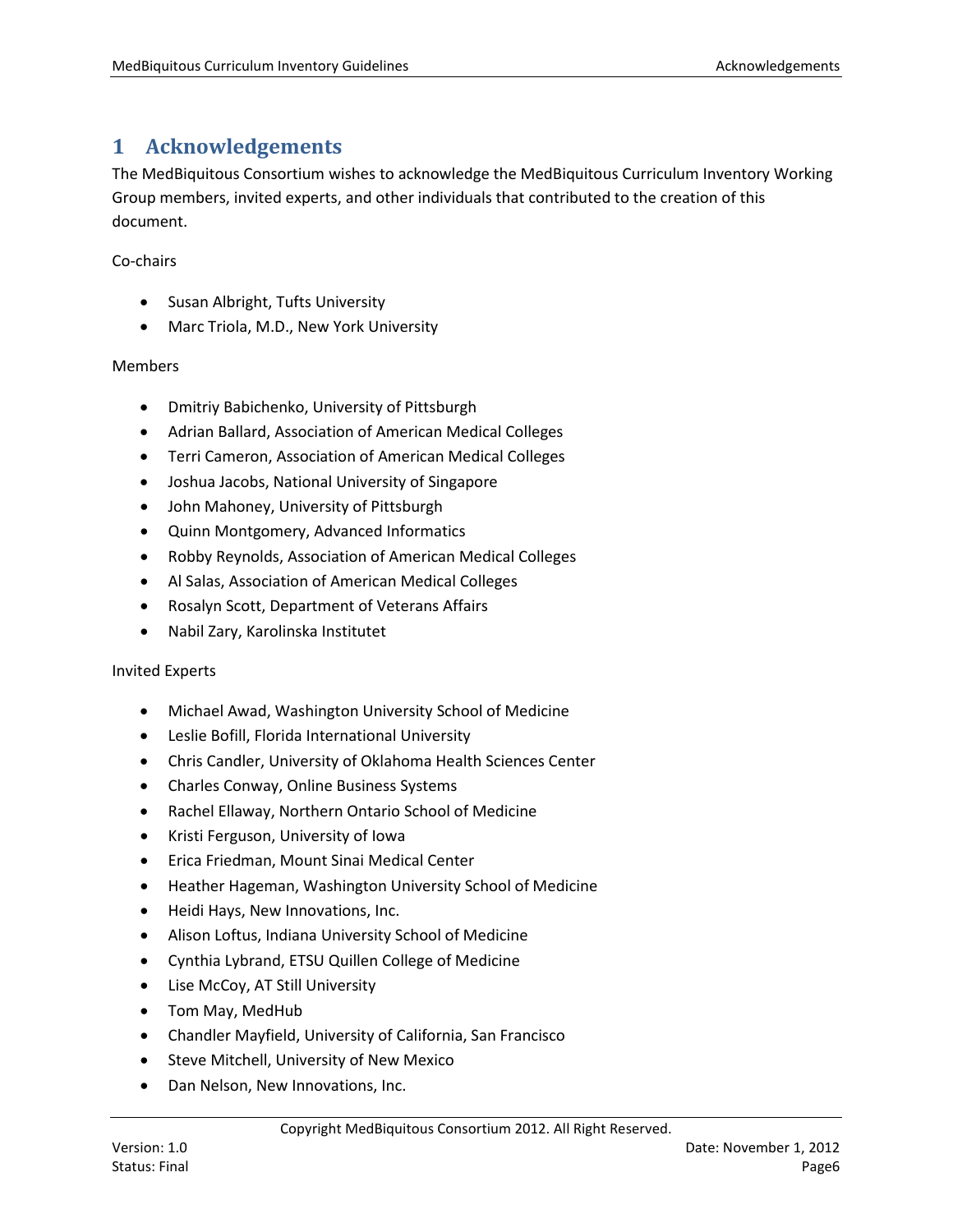- Peter Orr, MedHub, Inc.
- Jamie Padmore, MedStar Health
- Brian Rutledge, Mississippi Medical Center
- Paul Schilling, Schilling Consulting, LLC
- Juliane Schneider, Harvard School of Medicine
- James Shumway, West Virginia University School of Medicine
- Kevin Souza, University of California, San Francisco
- Peter Speltz, Vanderbilt University
- Hugh Stoddard, Nebraska Medical Center
- Britta Thompson, University of Oklahoma College of Medicine
- Carrie Thorn, Michigan State University
- Janet Trial, University of Southern California
- Peggy Weissinger, Georgetown University School of Medicine
- David Wiener, Duke University School of Medicine
- Tim Willett, SIM-one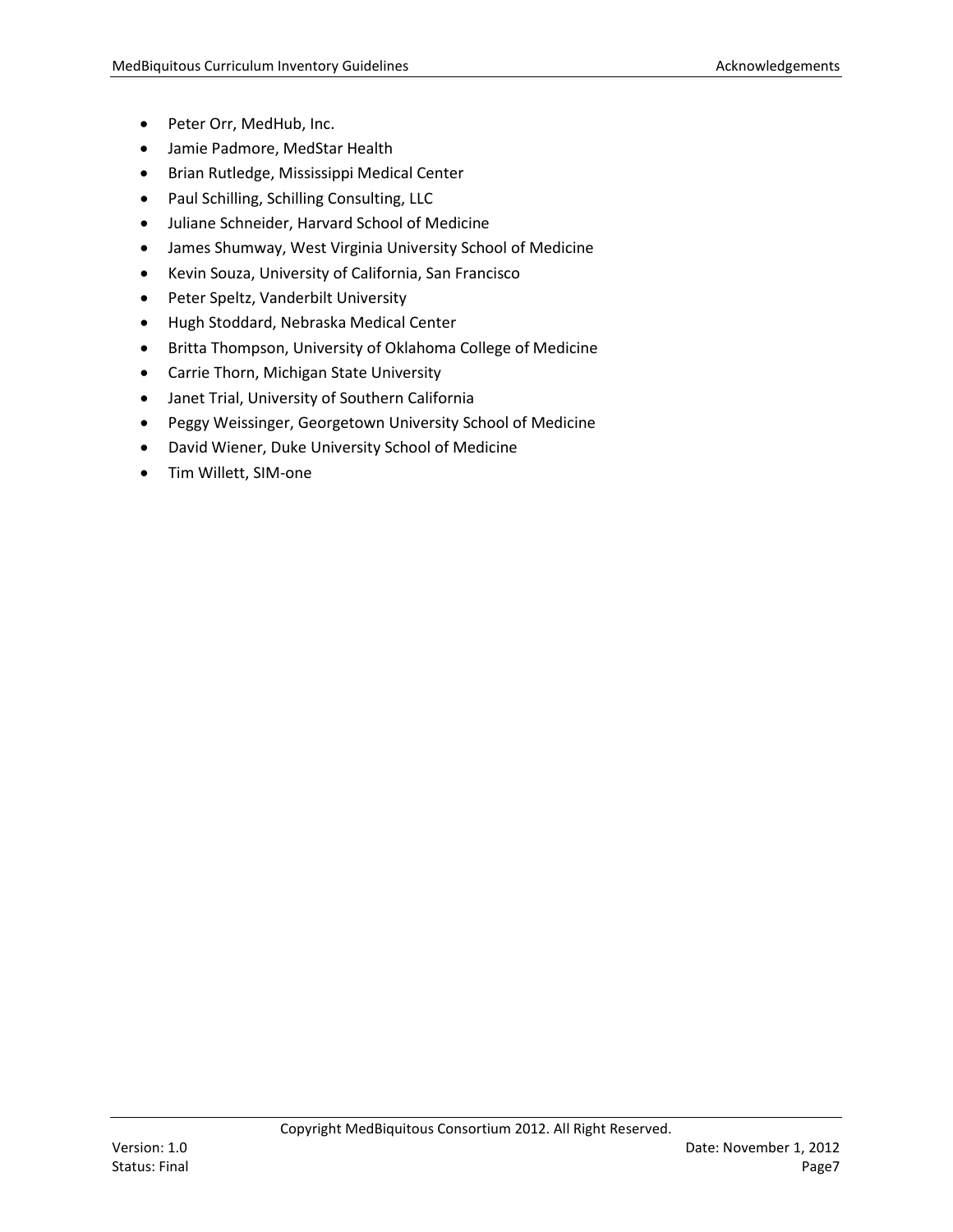# <span id="page-7-0"></span>**2 Overview**

The development of health professions education curricula is a time consuming and complex task. Educational reform efforts are encouraging the development of non-traditional curricula that use novel and innovative methods for teaching and assessment. In many institutions there is a push towards competency-based learning as the cornerstone of curriculum development efforts. In addition, health professions reform has mandated that new content or competencies be integrated into the curriculum, including cultural competencies, patient safety, team-based learning, systems-based practice, etc. To facilitate broad curricular reform, it is necessary to enable the aggregation of curriculum data for research and benchmarking purposes.

The MedBiquitous Curriculum Inventory Standard provides a data structure that allows one to represent a health professions curriculum in a standard format. This structure then enables the exchange and aggregation of curriculum data across the continuum of professional education and training.

This implementation guide provides general guidance for common implementations of the MedBiquitous Curriculum Inventory Standard version 1.0. Specific adaptations for your environment may be necessary.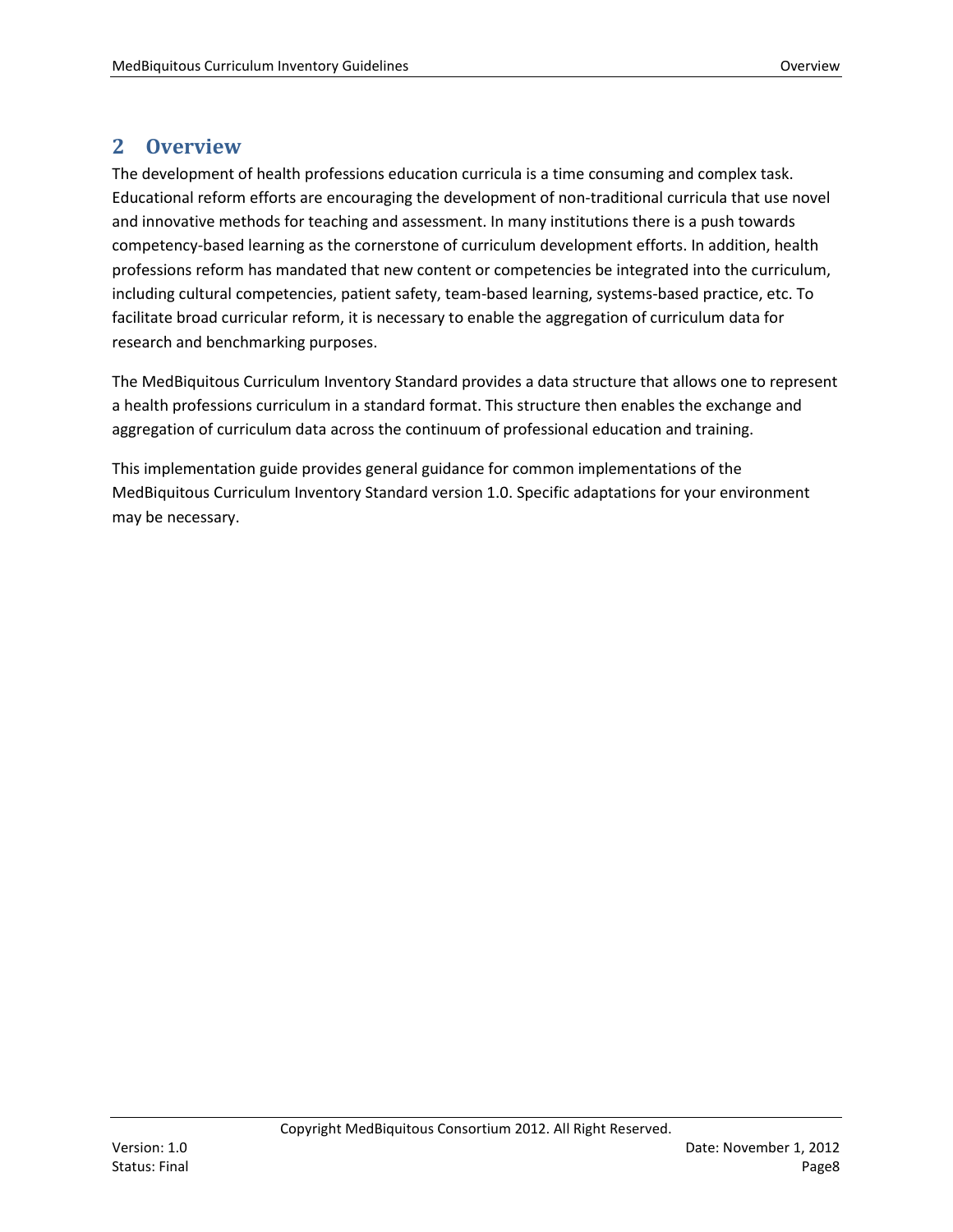# <span id="page-8-0"></span>**3 General Guidelines**

Health professions curricula are often complex. The Curriculum Inventory was designed to be flexible and abstract in order to appropriately represent the wide variety of health professions curricula. This flexibility also means that it requires some planning to implement the Curriculum Inventory within curriculum management systems and curriculum databases.

# <span id="page-8-1"></span>**3.1 Context Specific Requirements**

Before implementing the Curriculum Inventory, analyze the context in which it will be used and determine:

- 1. Which data elements and attributes are necessary to achieve your goals.
- 2. Whether additional business rules or policies are necessary to achieve your goals.
- 3. Whether your business partners have additional requirements or business rules or policies.

Often the Curriculum Inventory XML schema may be modified to support context-specific requirements and restrictions. For more information, see "Adapting the Schema to Meet your Requirements."

# <span id="page-8-2"></span>**3.2 Providing a Visual Schematic of the Curriculum**

One comment Curriculum Inventory Implementers have made is that it is difficult to get a sense of the big picture with regards to curricula described using the Curriculum Inventory. Many institutions have developed visual schematics that provide the big picture on how the different components of the curriculum fit together to create a cohesive whole. If your organization has such a schematic, you may incorporate it via reference using the SupportingLink element, or make the visual available within the document referenced by SupportingLink.

# <span id="page-8-3"></span>**3.3 Identifying Institutions and Programs**

Identifying institutions and programs across organizations is essential to enable compilation and analysis of curriculum data. When identifying medical schools, MedBiquitous recommends using the FAIMER International Medical Education Directory (IMED) identifier for the medical school in the InstitutionID field. IMED may be accessed at:<https://imed.faimer.org/> When using IMED identifiers, use the domain attribute to indicate that the identifier comes from IMED. For compatibility with the point releases leading to version 2 of the Healthcare Professional Profile, use the following value in the domain attribute when using IMED identifiers: idd:faimer.edu:imed

Other organizations may offer unique identifiers for schools of other health professions. In addition, other identifiers will be needed to identify the programs, medical and non-medical, that institutions offer. Agree with your business partners on the unique identifier that will be used for institution and program respectively and document these in your business rules. You should also indicate the domain attribute value that will be used for institution and program ids.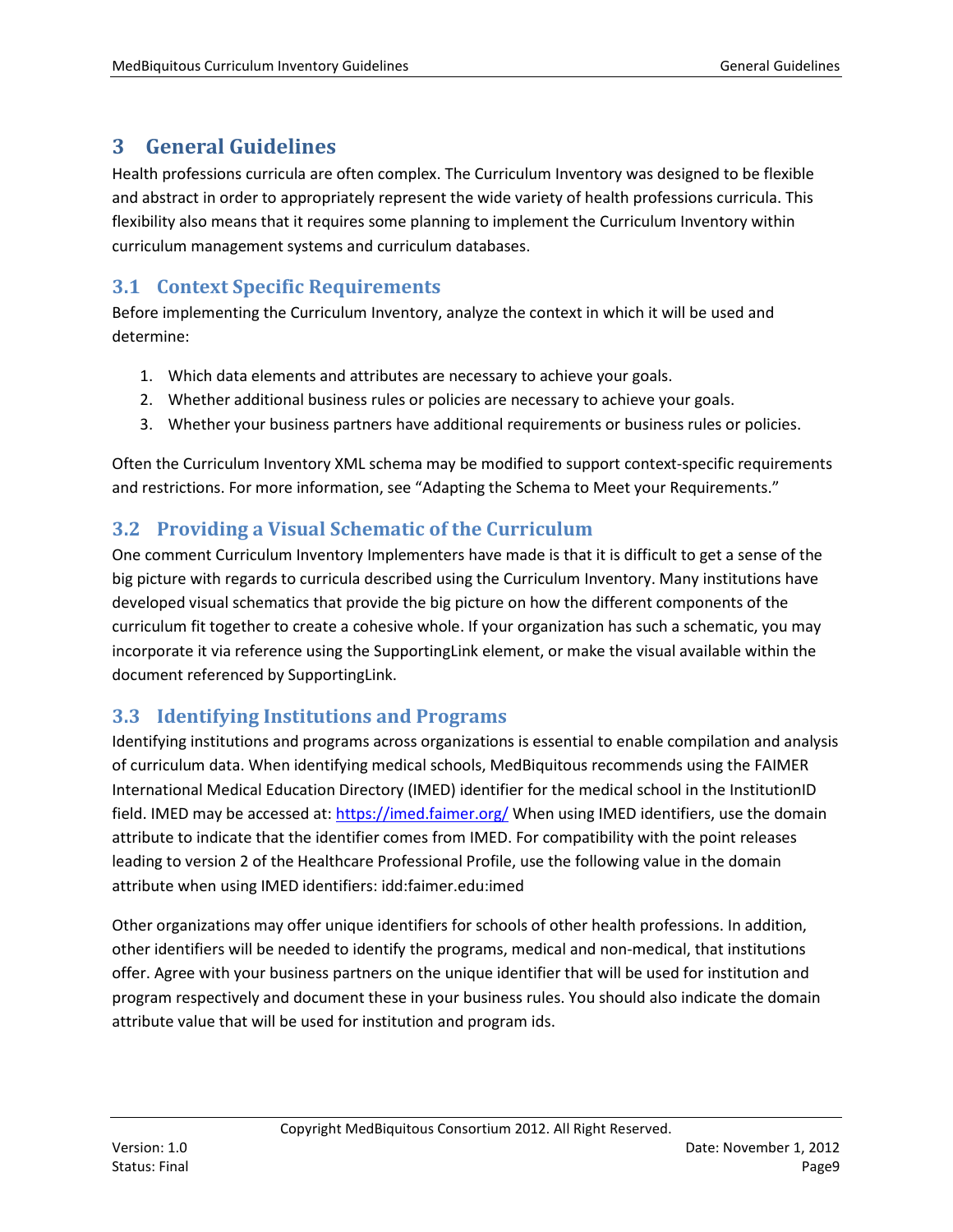# <span id="page-9-0"></span>**3.4 Transferring Data in Languages other than English**

Many implementers may wish to use the Curriculum Inventory Standard to compile data in languages other than English. The standard is designed to support the exchange of curriculum data in languages other than English.

The following elements have a required vocabulary in English: EducationalContext , ClerkshipModel. The values of Educational Context and ClerkshipModel must be in English and must be one of the valid values specified in the Curriculum Inventory Standard.

The Curriculum Inventory Working group recommends that the organization compiling the data create business rules with regard to the following:

- Which languages may be used for data exchange
- What vocabularies will be used for the following elements with recommended vocabularies in English: Profession, Specialty, ResourceType, InstructionalMethod, AssessmentMethod.

Organizations may decide to translate the recommended vocabularies referenced in the standard into other languages. See the section "Using Vocabularies" for more information on the specifics of using translated vocabularies.

# <span id="page-9-1"></span>**3.5 Modeling Your Curriculum in the Standard**

When modeling your curriculum in the standard, keep in mind the following principles.

- 1. Avoid creating duplicate events, sequence blocks, or competency objects. You may reference the same event from multiple sequence blocks. You may reference the same sequence block from multiple sequence blocks. You may reference the same competency object (ie competency/objective/learning outcome) from multiple events, sequence blocks, and competency frameworks.
- 2. Use competency frameworks to show the relationships among your learning objectives, competencies, and or learning outcomes. You can create multiple competency frameworks I needed and show relationships among the competency frameworks.
- 3. Sequence blocks may contain many events. To paraphrase, a course may contain many events.
- 4. Sequence blocks may reference multiple expectations (ie competency/objective/learning outcome)
- 5. Sequence blocks may contain other sequence blocks. We recommend that you create a sequence block for each phase of the curriculum and reference all of the sequence blocks (ie courses/modules, etc.) that take place within that sequence block.
- 6. Sequence blocks may be nested to show a course within a phase/module/course/etc.
- 7. Integration block provide an alternate view of the curriculum organized around integrating themes.

Additional details about modeling commonly used structures follows.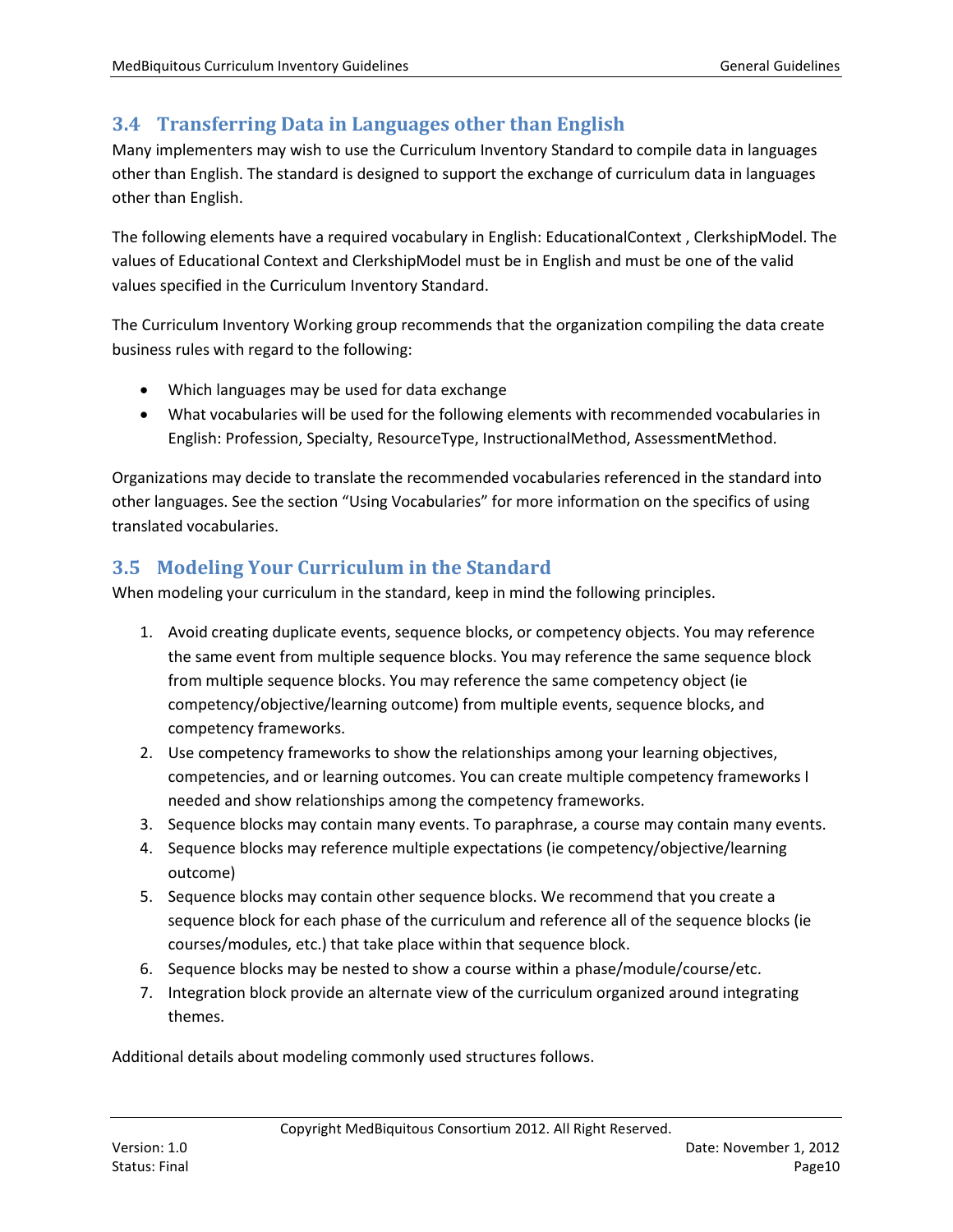#### <span id="page-10-0"></span>**3.5.1 Modeling Parallel Blocks**

Many institutions have courses that occur as parallel blocks during a particular time period. Create a "parent" Sequence Block that has the parallel courses as nested sequence blocks. In the parent sequence block, do the following:

- Give the required attribute a value of Required.
- Use the order attribute and give it a value of parallel.



*A Parallel Block*

#### <span id="page-10-1"></span>**3.5.2 Modeling Electives**

If there are optional courses that students may take, these may be modeled as electives. Create a "parent" Sequence Block that has the elective courses as nested sequence blocks. In the parent sequence block, do the following:

- Give the required attribute a value of Optional.
- Use the order attribute and give it a value of unordered.
- Use the Minimum attribute and give it a value of 0.



Copyright MedBiquitous Consortium 2012. All Right Reserved.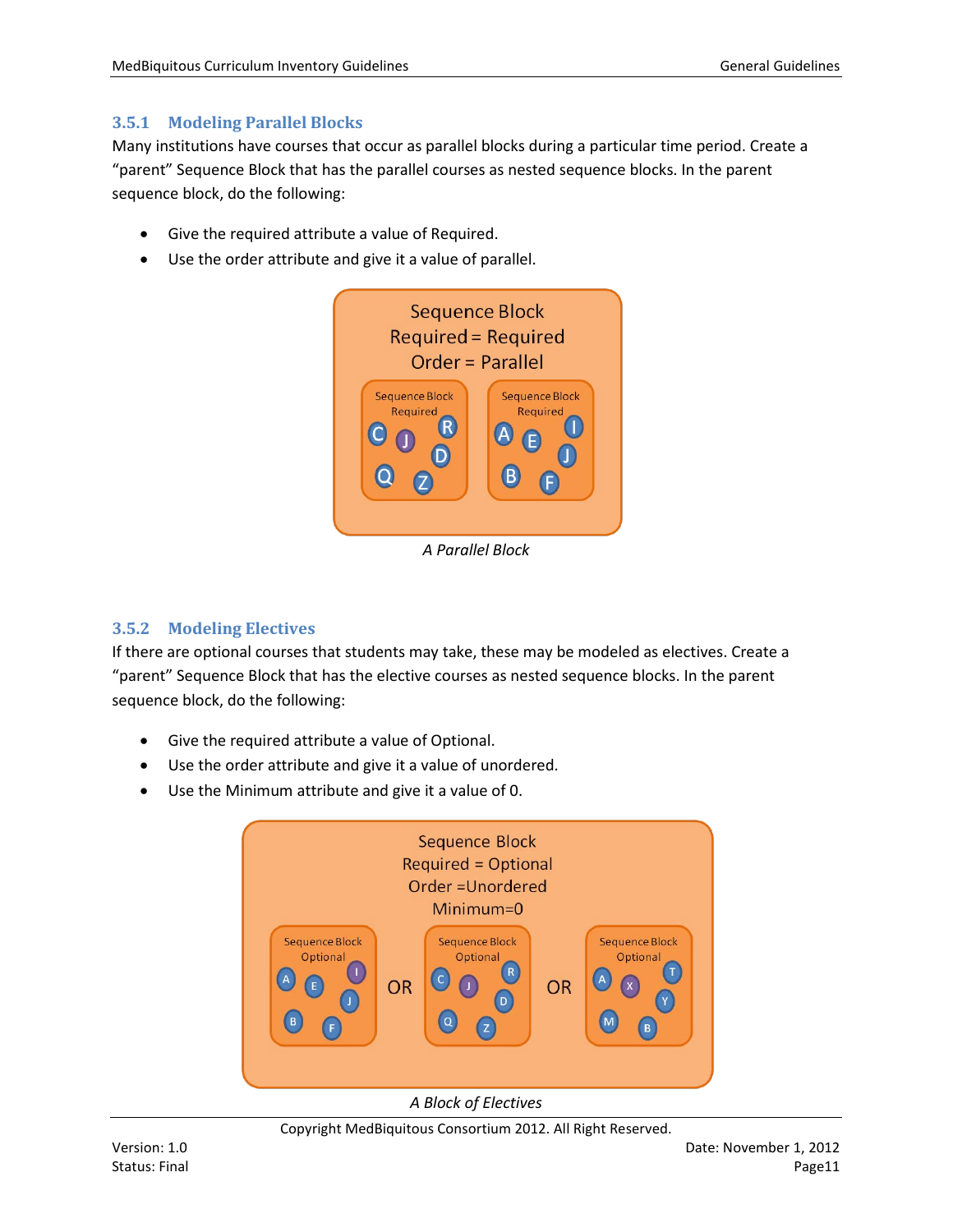#### <span id="page-11-0"></span>**3.5.3 Modeling Selectives**

If there is a block of courses where each students must participate in a certain number of courses, model those courses as selectives. Create a "parent" Sequence Block that has the selective courses as nested sequence blocks. In the parent sequence block, do the following:

- Give the required attribute a value of Required.
- Use the order attribute and give it a value of Unordered.
- Use the Minimum attribute and give it a value of 1.



*A Block of Selectives*

#### <span id="page-11-1"></span>**3.5.4 Modeling Tracks**

If there is a block of courses that constitute a special track, create a parent sequence block for the main track and the special track. Then create sequence blocks for the special track and the main track and do the following:

- In the parent sequence block, use the minimum and maximum attributes to indicate that students must select either the main track or the special track.
- For the sequence block representing the special track:
	- o Give the required attribute a value of Optional.
	- o Use the track attribute and give it a value of true.
- For the sequence block representing the special track:
	- o Give the required attribute a value of Optional.
		- o Use the track attribute and give it a value of true.
- For the sequence blocks within both the special track and the main track, use the RequiredInTrack and Optional values for the required attribute.

If there are courses that are required for all students regardless of track, create a third sequence block within the parent sequence block that is required. The following example shows a clerkship phase of a curriculum that has an Ambulatory track and a Main track. In addition, there are some clerkships that are required of all students, regardless of track.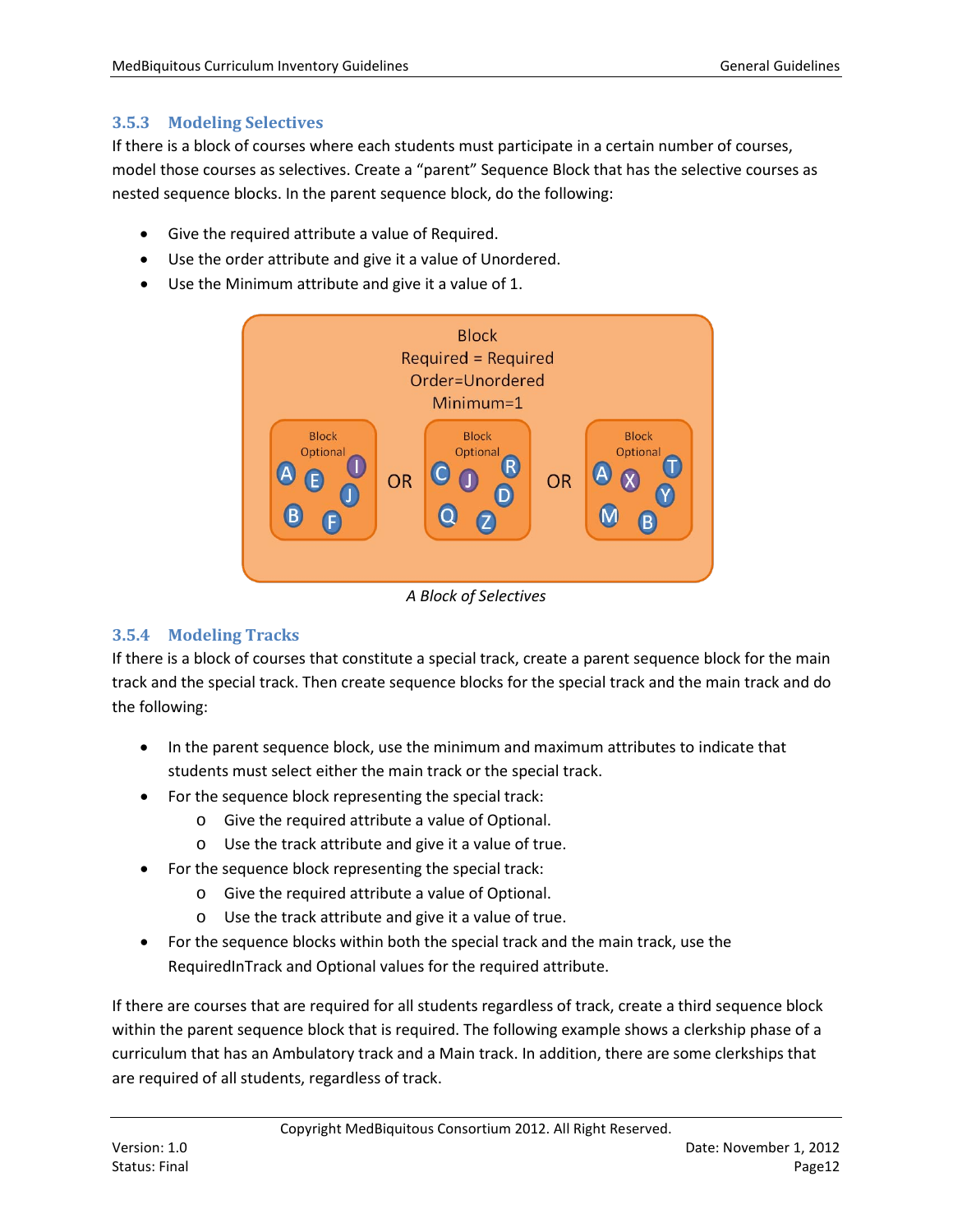

*Example of Tracks in Clerkships*

## <span id="page-12-0"></span>**3.5.5 Modeling Courses with Variable Dates**

Often times clerkships and other courses happen in rotations, where the course lasts a fixed amount of time but the exact dates of the course will vary based on the sequence assigned to each student (See the figure Example of Tracks in Clerkships). The Timing element in SequenceBlock allows you to indicate the duration of a sequence block and omit specific dates. The Duration element uses the XML schema duration type. A few examples are provided below:

| <b>Value</b>       | <b>Description</b> |
|--------------------|--------------------|
| <b>P12M</b>        | 12 months          |
| <b>P28D</b>        | 28 days            |
| PT <sub>20</sub> H | 20 hours           |

# <span id="page-12-1"></span>**3.6 Using Vocabularies**

Vocabularies enhance the analysis that can be done on aggregate curriculum data by providing clearly delineated terms from which users can select the terms most appropriate to describe a given characteristic of the curriculum. When users choose non-vocabulary terms, it can be difficult to identify trends and determine commonalities and inconsistencies. Suppose Institution A classifies a course using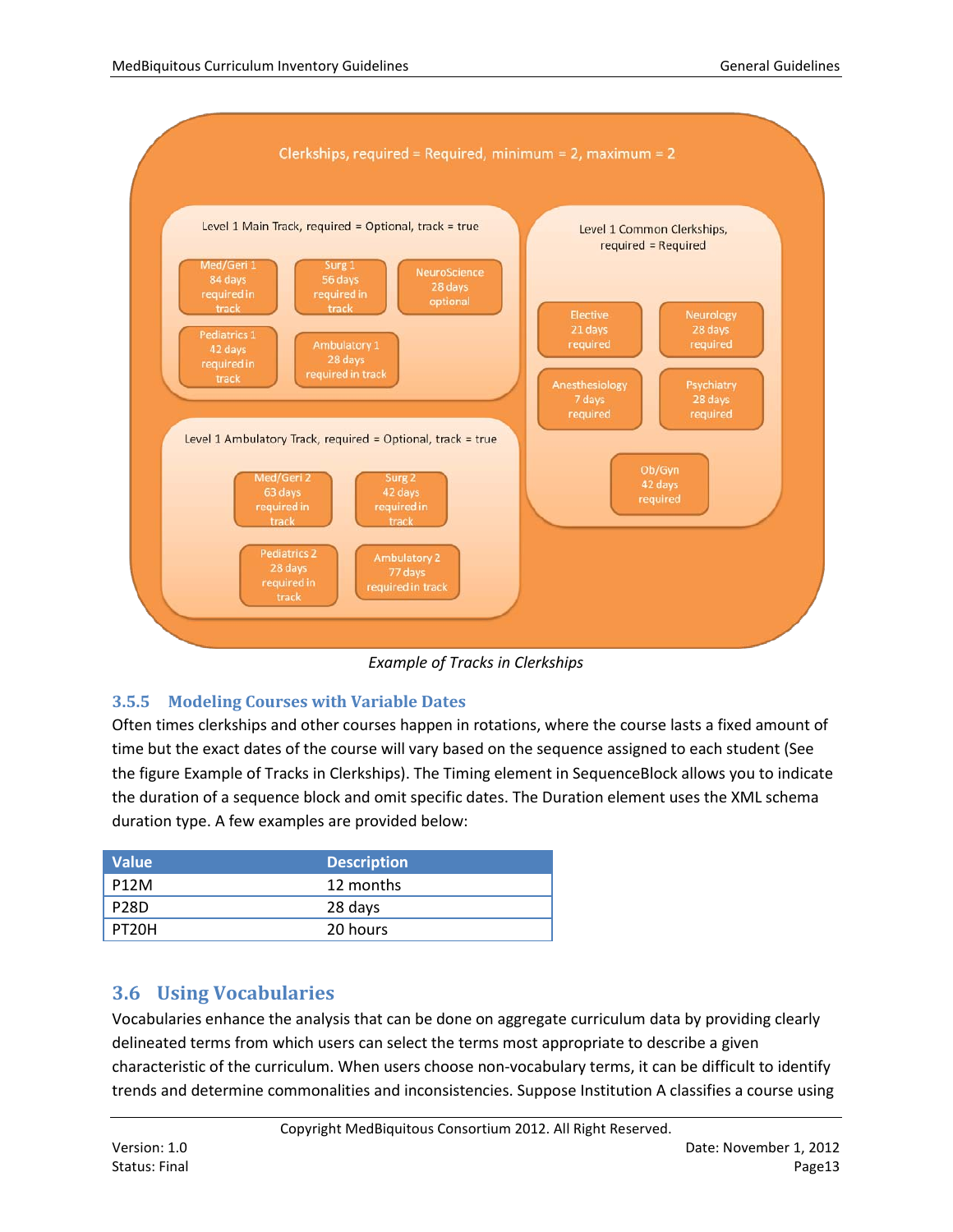the MeSH term Quality Improvement, and Institution B classifies a similar course using the non-MeSH term Performance Improvement. Anyone compiling data using the term Quality Improvement will have an incomplete dataset because data from Institution B's course will be omitted.

MedBiquitous recommends using agreed-upon vocabularies for the following elements:

- Keyword
- Profession
- Specialty
- ResourceType
- InstructionalMethod
- AssessmentMethod

For Profession, Specialty, ResourceType, InstructionalMethod, and AssessmentMethod, we recommend using the source and sourceID attributes to indicate the source of the vocabulary and the unique id for this vocabulary term within that vocabulary. For the keyword element, use the source and id attributes to indicate the source of the vocabulary and the unique id for this vocabulary term within that vocabulary.

# <span id="page-13-0"></span>**3.7 Schema Locations**

In order to validate Curriculum Inventory XML documents, you may wish to store all of the associated schemas on a local server and reference those local copies for validation. To use local copies, the schema locations of the following schemas must be changed within the curriculuminventory.xsd schema document.

- competencyframework.xsd
- competencyobject.xsd
- healthcarelom.xsd
- healthcaremetadata.xsd
- healthcarevocabularies.xsd
- member.xsd

Change the schemaLocation attribute of the import element to change the location used for validation. The following example shows import statements that have been changed to use local versions of the schemas. In this example, the xsd files are all in the same directory as the curriculuminventory.xsd file. The schemaLocation attribute may use relative referencing, so the example schemaLocation references the file name since the file is in the same directory.

```
<xsd:import namespace="http://ns.medbiq.org/member/v1/"
schemaLocation="member.xsd"/>
<xsd:import namespace="http://ns.medbiq.org/competencyobject/v1/"
schemaLocation="competencyobject.xsd"/>
<xsd:import namespace="http://ns.medbiq.org/lom/extend/v1/"
schemaLocation="healthcaremetadata.xsd"/>
```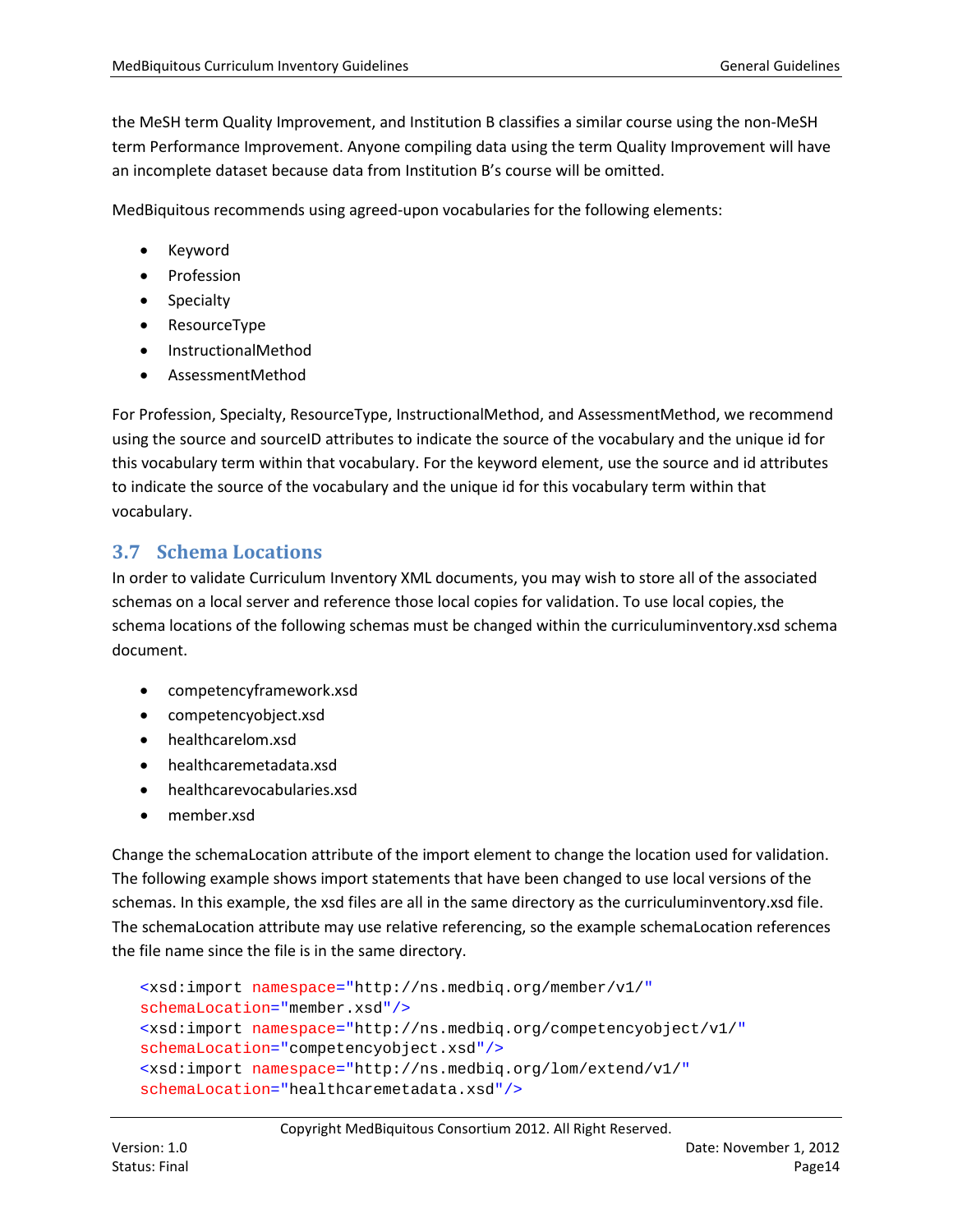```
<xsd:import namespace="http://ltsc.ieee.org/xsd/LOM"
schemaLocation="healthcarelom.xsd"/>
<xsd:import namespace="http://ns.medbiq.org/competencyframework/v1/"
schemaLocation="competencyframework.xsd"/>
<xsd:import namespace="http://ns.medbiq.org/lom/vocab/v1/"
schemaLocation="healthcarevocabularies.xsd"/>
```
Curriculum Inventory instance documents may then reference the local copy of the curriculuminventory.xsd schema in the schemaLocation attribute of the root element as in the example below. In this example, the curriculuminventory.xsd schema is in the same directory as the instance document.

```
<CurriculumInventory
xsi:schemaLocation="http://ns.medbiq.org/curriculuminventory/v1/ 
curriculuminventory.xsd"
xmlns="http://ns.medbiq.org/curriculuminventory/v1/"
xmlns:lom="http://ltsc.ieee.org/xsd/LOM"
xmlns:a="http://ns.medbiq.org/address/v1/"
xmlns:cf="http://ns.medbiq.org/competencyframework/v1/"
xmlns:co="http://ns.medbiq.org/competencyobject/v1/"
xmlns:hx="http://ns.medbiq.org/lom/extend/v1/"
xmlns:m="http://ns.medbiq.org/member/v1/"
xmlns:xsi="http://www.w3.org/2001/XMLSchema-instance">
```
Please note that changing the location of the schemas used for validation does not affect the conformance status of Professional Profile instance document.

## <span id="page-14-0"></span>**3.8 Declaring Imported Schema**

The Curriculum Inventory schema imports several schemas for its use. The following schemas must be declared in an instance document when elements from those schemas are included in a Curriculum Inventory instance document:

- address.xsd
- competencyframework.xsd
- competencyobject.xsd
- healthcarelom.xsd
- healthcaremetadata.xsd
- healthcarevocabularies.xsd
- member.xsd

In the following example, the namespaces associated with these schemas are declared in the root CurriculumInventory element and assigned prefixes to be used when referencing elements from that namespace.

```
<CurriculumInventory
xsi:schemaLocation="http://ns.medbiq.org/curriculuminventory/v1/
```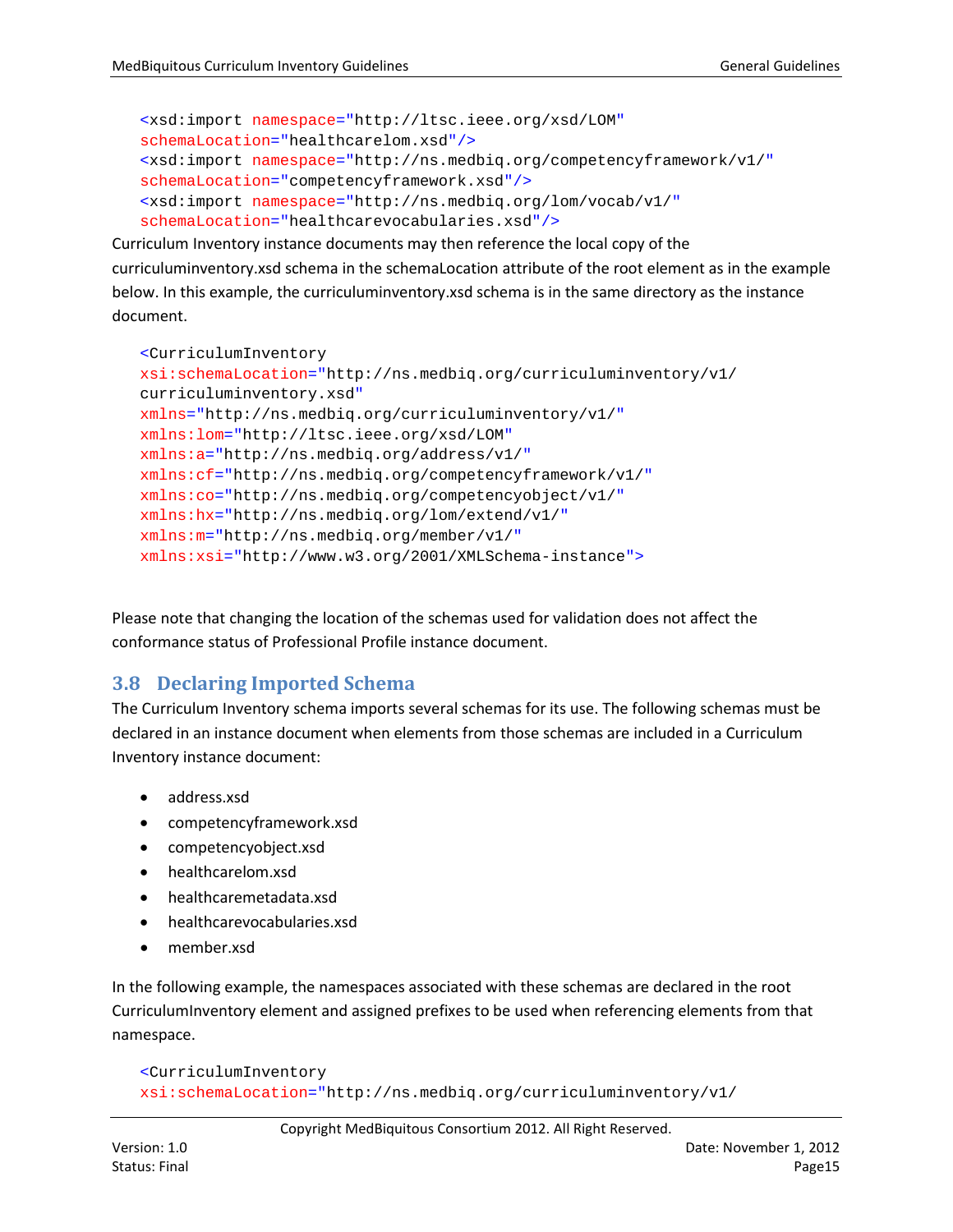```
curriculuminventory.xsd"
xmlns="http://ns.medbiq.org/curriculuminventory/v1/"
xmlns:lom="http://ltsc.ieee.org/xsd/LOM"
xmlns:a="http://ns.medbiq.org/address/v1/"
xmlns:cf="http://ns.medbiq.org/competencyframework/v1/"
xmlns:co="http://ns.medbiq.org/competencyobject/v1/"
xmlns:hx="http://ns.medbiq.org/lom/extend/v1/"
xmlns:m="http://ns.medbiq.org/member/v1/"
xmlns:xsi="http://www.w3.org/2001/XMLSchema-instance">
   <ReportID domain="idd:nosuch.edu:cip">12345</ReportID>
   <Institution>
      <m:InstitutionName>NoSuch University School of 
Medicine</m:InstitutionName>
      <m:InstitutionID
domain="idd:aamc.org:institution">987</m:InstitutionID>
      <m:Address>
         <a:StreetAddressLine>720 Main Street</a:StreetAddressLine>
         <a:City>Baltimore</a:City>
         <a:StateOrProvince>MD</a:StateOrProvince>
         <a:PostalCode>21205</a:PostalCode>
         <a:Country>
            <a:CountryCode>US</a:CountryCode>
         </a:Country>
      </m:Address>
   </Institution>
. . .
   <Events>
      <Event id="E1">
         <Title>White Coat Ceremony</Title>
         <EventDuration>PT2H</EventDuration>
         <Description>First year students are given their white coats to 
mark the transition to clinical rotations. The ceremony includes a 
declaration of professional values. </Description>
         <Keyword hx:source="MeSH" hx:id="D010817">
            <hx:string>Physician-Patient Relations</hx:string>
         </Keyword>
         <Keyword hx:source="MeSH" hx:id="D012945">
            <hx:string>Social Values</hx:string>
         </Keyword>
         . . .
      </Event>
   </Events>
   <Expectations>
      <CompetencyObject>
         <lom:lom>
            <lom:general>
               <lom:identifier>
                  <lom:catalog>URI</lom:catalog>
                  <lom:entry>http://nosuchdomain.edu/zxcvb</lom:entry>
```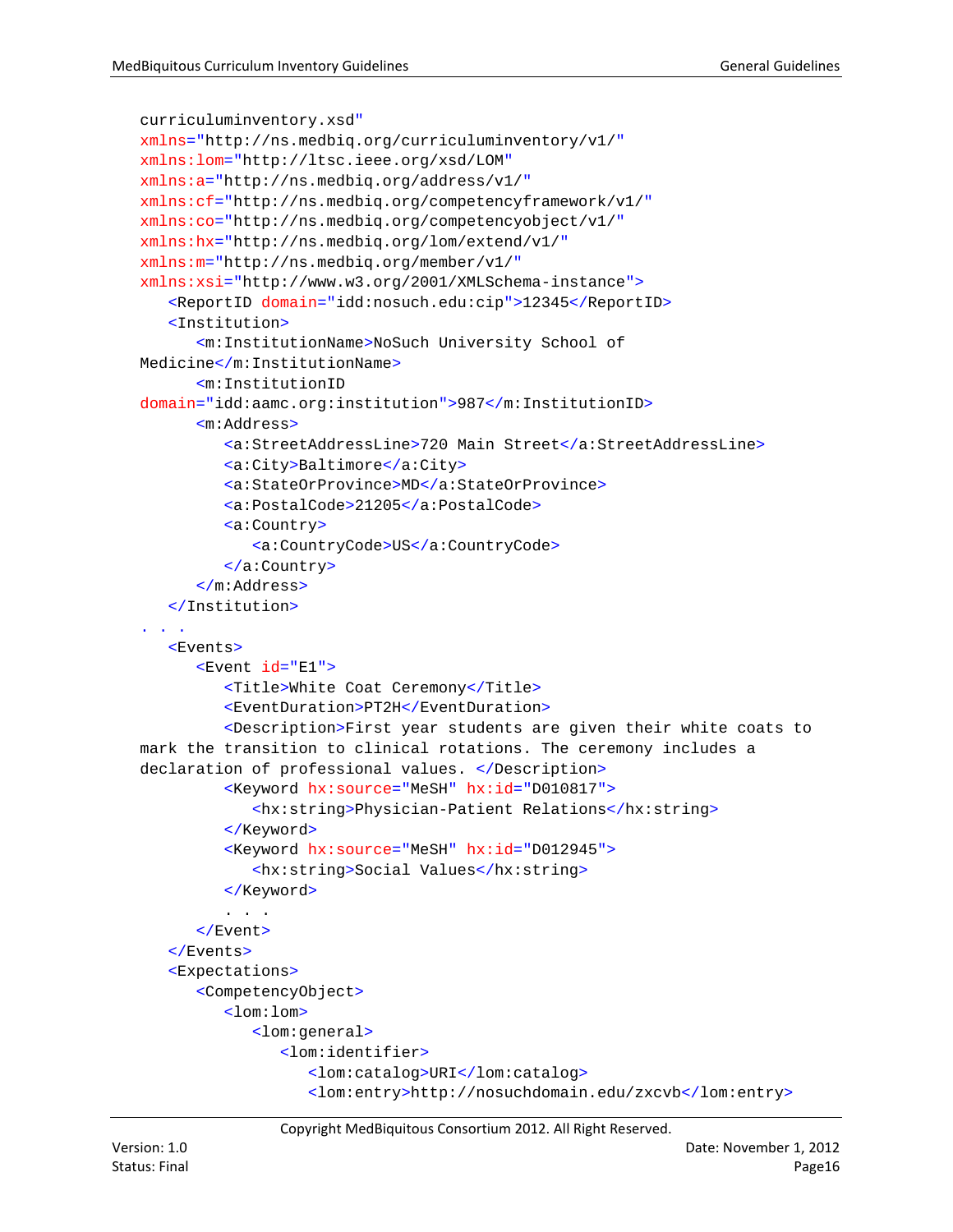```
</lom:identifier>
               <lom:title>
                  <lom:string>Professionalism</lom:string>
               </lom:title>
            </lom:general>
         </lom:lom>
         <co:Category term="competency domain">
      </CompetencyObject>
      . . .
      <CompetencyFramework>
         <lom:lom>
            <lom:general>
               <lom:identifier>
                  <lom:catalog>URI</lom:catalog>
                  <lom:entry>http://nosuchdomain.edu/framework</lom:entry>
               </lom:identifier>
            </lom:general>
            <lom:lifeCycle>
               <lom:version>
                  <lom:string>1.0</lom:string>
               </lom:version>
            </lom:lifeCycle>
         </lom:lom>
         <cf:Includes>
            <cf:Catalog>URI</cf:Catalog>
            <cf:Entry>http://nosuchdomain.edu/zxcvb</cf:Entry>
         </cf:Includes>
      </CompetencyFramework>
   </Expectations>
. . . . .
</CurriculumInventory>
```
# <span id="page-16-0"></span>**3.9 Adapting the Schema to Meet Your Requirements**

Organizations implementing the Curriculum Inventory may wish to further restrict the scope of data considered valid or add new data not addressed in the standard. The Curriculum Inventory schema is designed to support either of these scenarios.

## <span id="page-16-1"></span>**3.9.1 Creating a Profile of Curriculum Inventory**

If you wish to further restrict the scope of data deemed valid for a particular use of the Curriculum Inventory Standard, you may create a profile of the Curriculum Inventory Standard. The XML documents developed based on the profile must validate against the original Curriculum Inventory XSD file in order for the profile to be valid.

- 1. **Identify the restrictions that you wish to make to the schema.** The following are a few examples of restrictions that may be included in a profile:
	- a. Making recommended vocabularies required vocabularies.
	- b. Further restricting the contents of free text elements or attributes.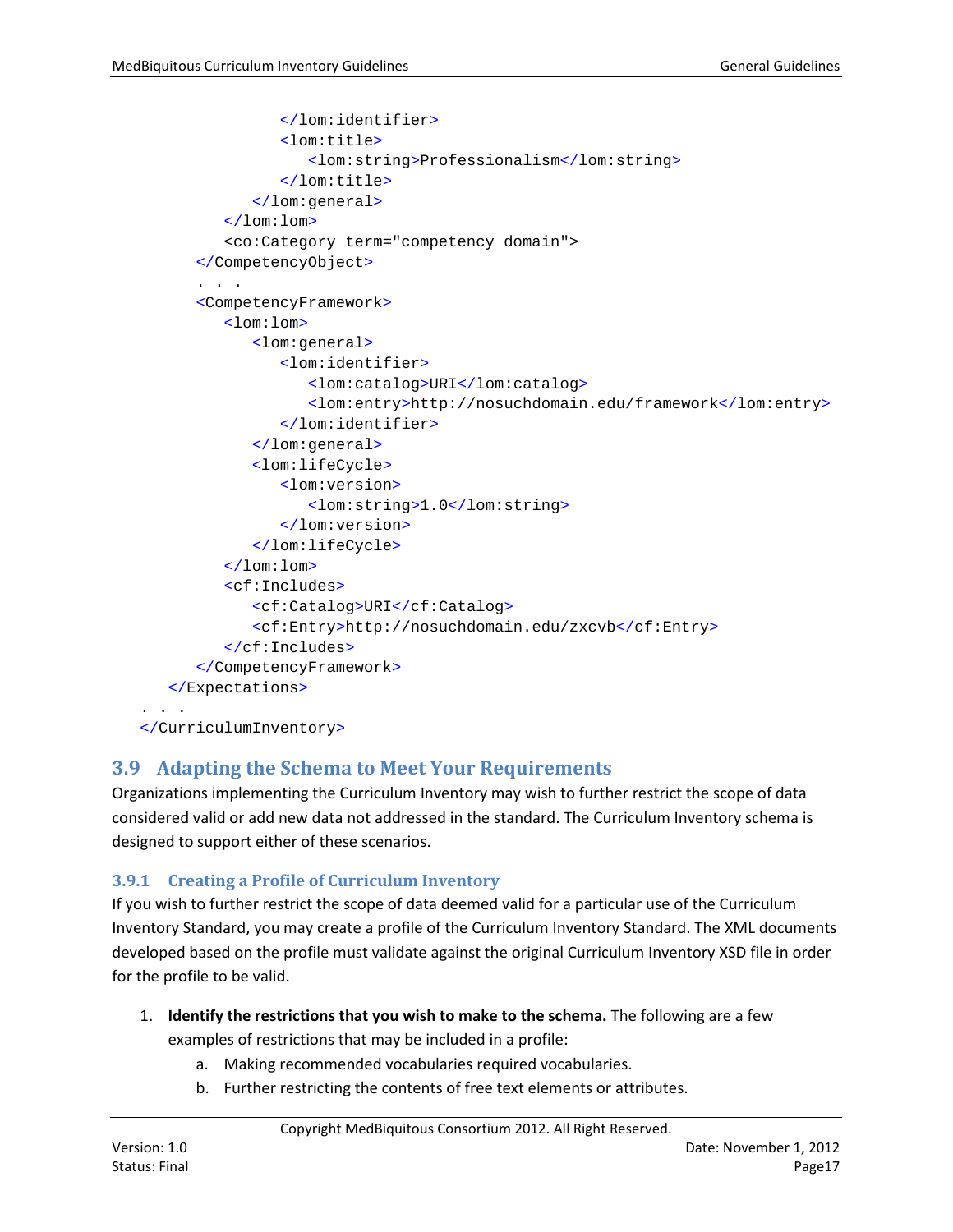- c. Further restricting the contents of elements or attributes with required vocabularies (for example, permitting only 2 of the values in a list with 10 values)
- d. Placing limits on the range of acceptable values for elements with numeric values.
- e. Eliminating optional elements or attributes that will not be used.
- f. Requiring optional elements or attributes that must always be used.
- 2. **Create a version of the curriculuminventory.xsd file that implements your restrictions.**

We recommend changing the name of the resulting XSD file and describing the restrictions made in annotations within the XSD file.

3. **Document your profile of the Curriculum Inventory Standard.** 

Be sure to indicate that it is a profile of the standard, indicating the changes made and providing appropriate copyright references.

#### <span id="page-17-0"></span>**3.9.2 Extending the Curriculum Inventory Standard**

The Curriculum Inventory schema allows for elements from other namespaces to be included under the root element. Use the steps that follow to extend the Curriculum Inventory schema to incorporate new data.

#### 1. **Write a new XML schema for new data elements and declare a targetNamespace.**

Develop a new XSD schema that defines the data elements that are missing from the Curriculum Inventory. All new elements must be associated with a namespace. This can be achieved by using the XSD targetNamespace attribute. The following example defines an element called CurriculumDean that can be used to identify the Dean in charge of curriculum. The schema defines http://ns.myurl.com/curriculumdean/ as the targetNamespace, so the CurriculumDean element is associated with that namespace.

```
<?xml version="1.0" encoding="UTF-8"?>
<xs:schema targetNamespace="http://ns.myurl.com/curriculumdean/"
xmlns="http://ns.myurl.com/curriculumdean/"
xmlns:xs="http://www.w3.org/2001/XMLSchema"
elementFormDefault="qualified" attributeFormDefault="unqualified">
   <xs:element name="CurriculumDean" type="xs:string"/>
</xs:schema>
```
#### 2. **Place new namespace qualified elements below the root at the end of the XML instance document.**

Declare the namespace of the schema with new data elements in the instance document. Usually this is done by declaring the namespace in the root element and assigning a prefix to the namespace. Then the prefix can be used when referencing the new elements. You may also declare a default namespace for an element and its subelements by declaring the namespace in the uppermost element belonging to that namespace. Then include the new element(s) just before the closing CurriculumInventory tag.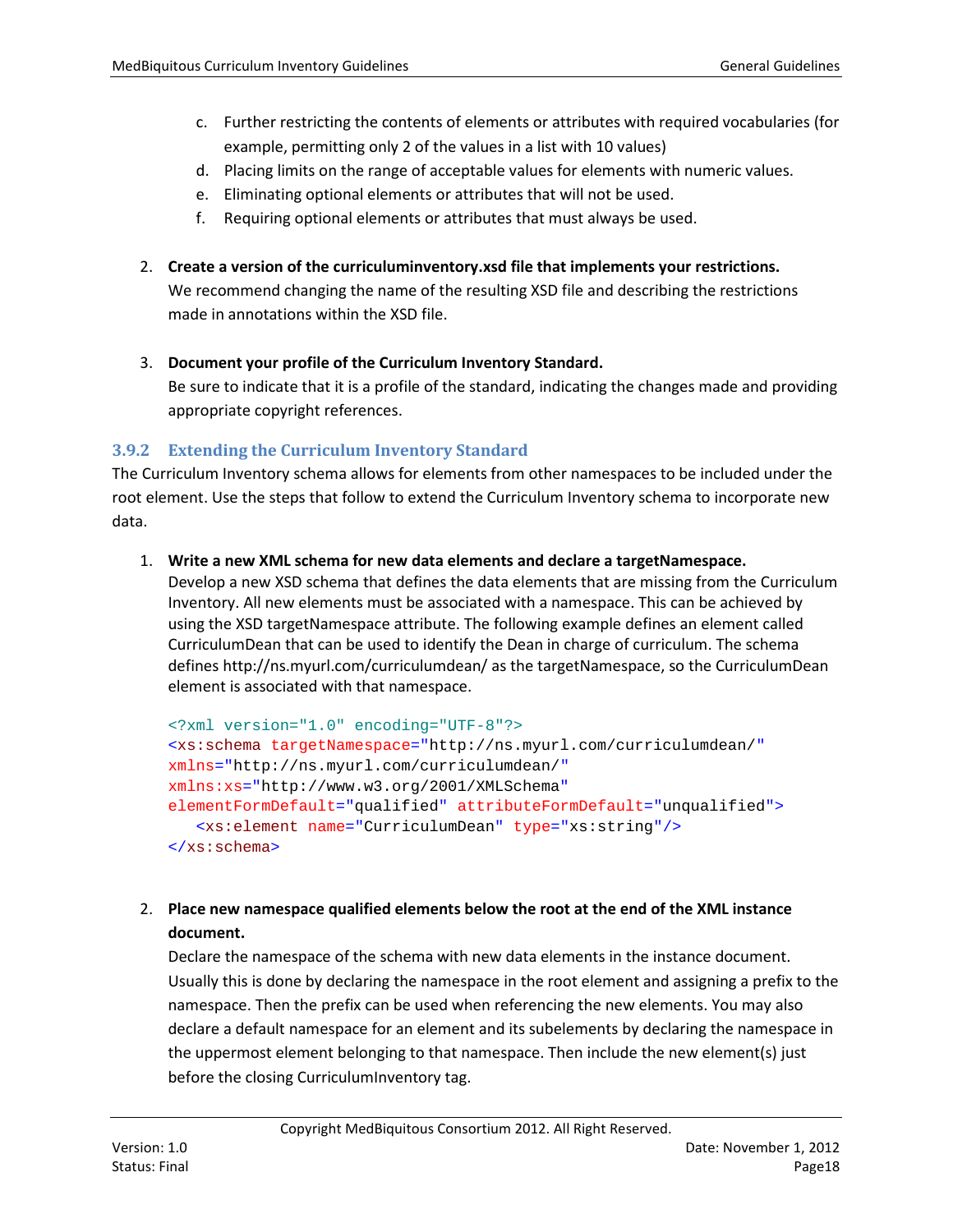In the example below, the prefix cd is declared for th[e http://ns.myurl.com/curriculumdean/](http://ns.myurl.com/curriculumdean/) namespace within the CurriculumInventory root element. The cd prefix is then used to label the CurriculumDean element before the closing CurriculumInventory tag.

```
<CurriculumInventory
xsi:schemaLocation="http://ns.medbiq.org/curriculuminventory/v1/ 
curriculuminventory.xsd"
xmlns="http://ns.medbiq.org/curriculuminventory/v1/"
xmlns:cd="http://ns.myurl.com/curriculumdean/"
xmlns:lom="http://ltsc.ieee.org/xsd/LOM"
xmlns:a="http://ns.medbiq.org/address/v1/"
xmlns:cf="http://ns.medbiq.org/competencyframework/v1/"
xmlns:co="http://ns.medbiq.org/competencyobject/v1/"
xmlns:hx="http://ns.medbiq.org/lom/extend/v1/"
xmlns:m="http://ns.medbiq.org/member/v1/"
xmlns:xsi="http://www.w3.org/2001/XMLSchema-instance">
   <ReportID>12345</ReportID>
   <Institution>
   . . .
   </Institution>
   <Program>
      <ProgramName>M.D.</ProgramName>
      <ProgramID domain="idd:aamc.org:cip">5678</ProgramID>
   </Program>
   <Title>Johns Hopkins School of Medicine Genes to Society Curriculum 
2010-2011</Title>
   <ReportDate>2011-07-01</ReportDate>
   <ReportingStartDate>2010-07-01</ReportingStartDate>
   <ReportingEndDate>2011-06-30</ReportingEndDate>
   <Language>en-us</Language>
   <Description>The Genes to Society curriculum reframes the context of 
health and illness more broadly, to encourage students to explore the 
biologic properties of a patient's health within a larger, integrated 
system including social, cultural, psychological, and environmental 
variables.</Description>
   <SupportingLink>http://www.hopkinsmedicine.org/crc/</SupportingLink>
   <Events>
      \timesEvent >. . .
      </Event>
      <Event>
       . . .
      </Event>
   </Events>
   <Expectations>
      <CompetencyObject>
       . . .
      </CompetencyObject>
```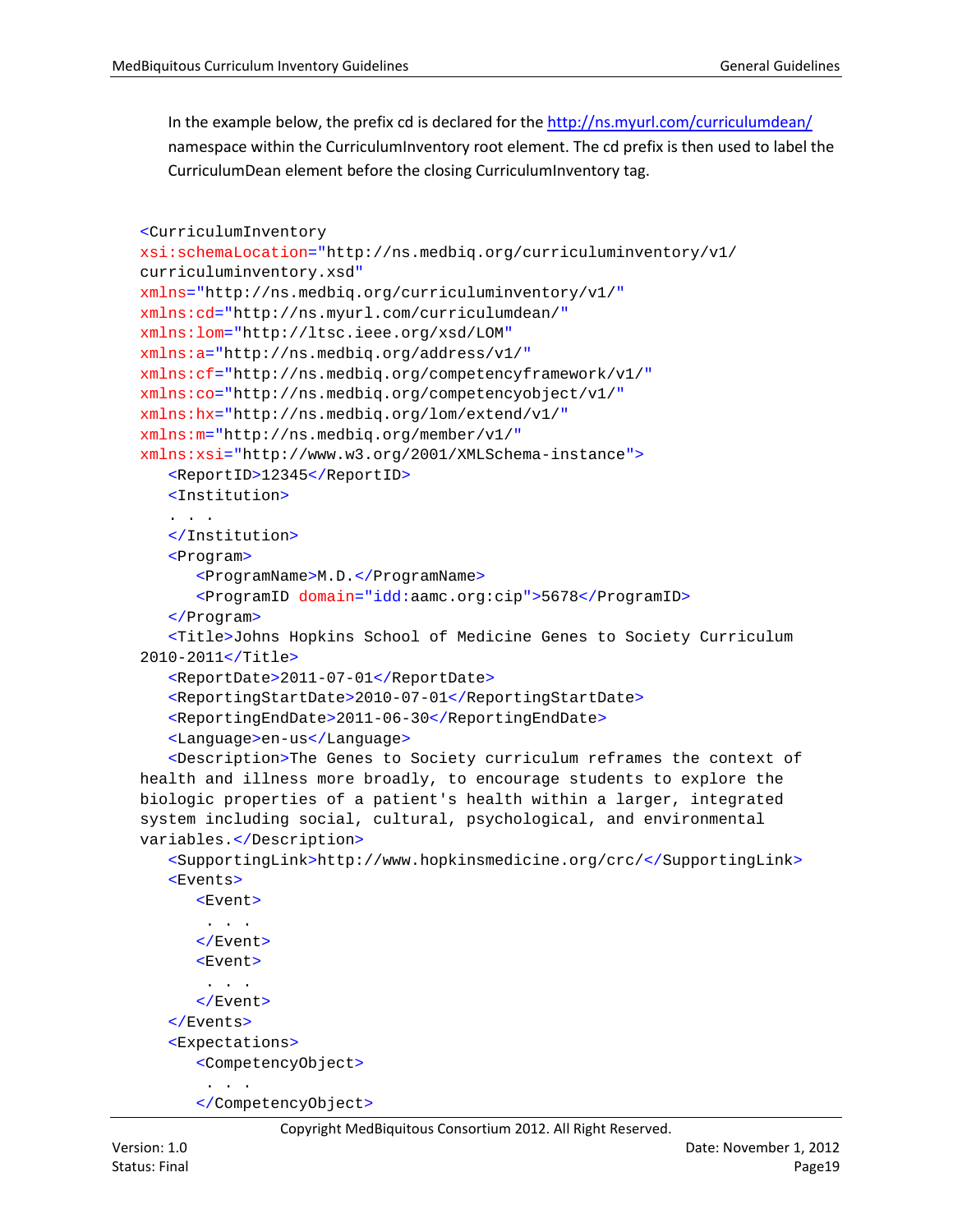```
<CompetencyObject>
       . . .
      </CompetencyObject>
   </Expectations>
   <AcademicLevels>
   . . .
   </AcademicLevels>
   <Sequence>
      <SequenceBlock>
       . . .
      </SequenceBlock>
      <SequenceBlock>
       . . .
      </SequenceBlock>
   </Sequence>
   </Integration>
      <IntegrationBlock>
    . . .
      </IntegrationBlock>
      <IntegrationBlock>
    . . .
      </IntegrationBlock>
   </Integration>
   <cd:CurriculumDean>William Blake</cd:CurriculumDean>
</CurriculumInventory>
```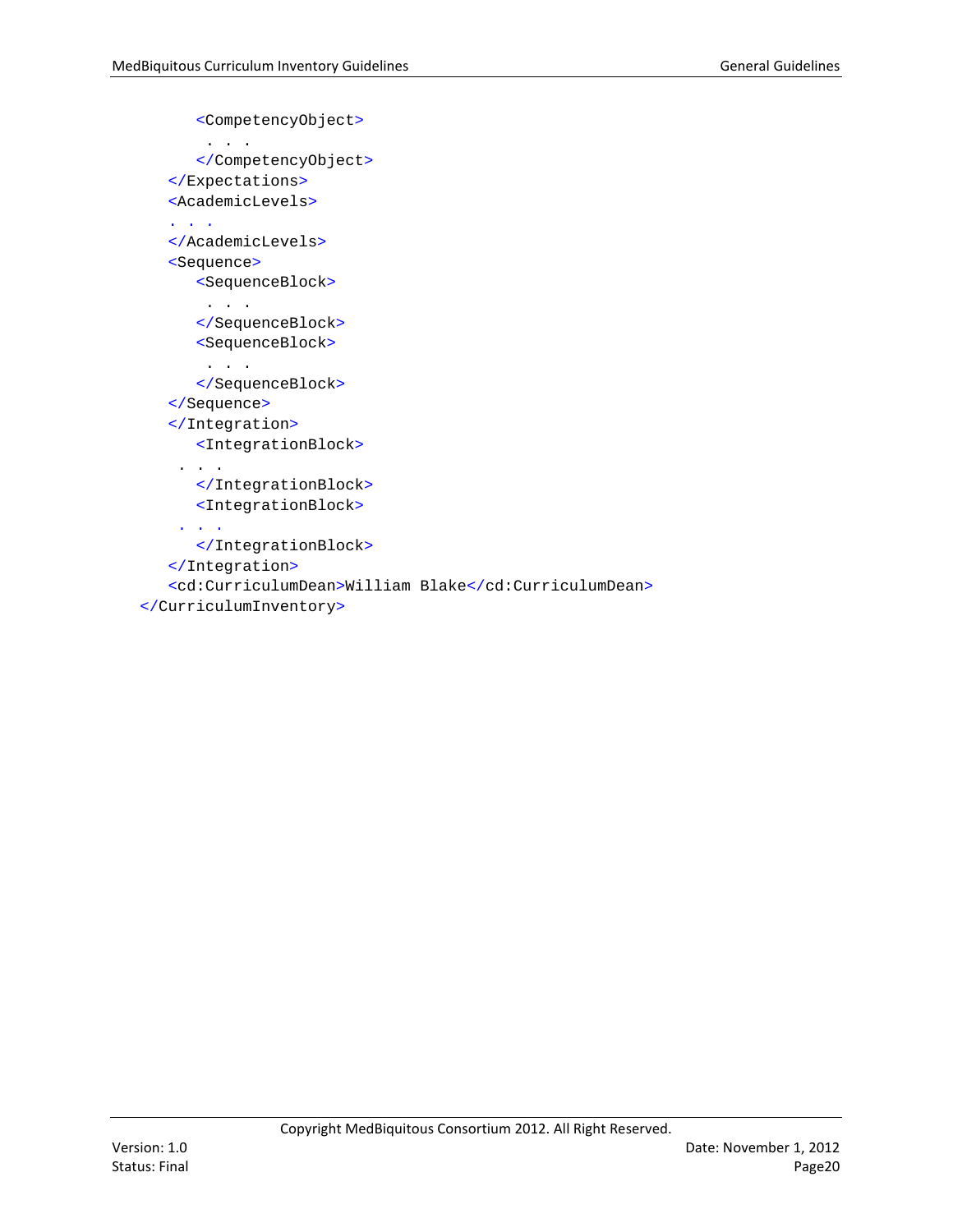# <span id="page-20-0"></span>**4 References**

#### **Competency Framework**

MedBiquitous Competency Framework Specifications and Description Document. MedBiquitous website.

[http://www.medbiq.org/working\\_groups/competencies/CompetencyFrameworkSpecification.pdf.](http://www.medbiq.org/working_groups/competencies/CompetencyFrameworkSpecification.pdf) Accessed June 16, 2011.

#### **Competency Object**

MedBiquitous Competency Object Specifications and Description Document. MedBiquitous Website. [http://www.medbiq.org/sites/default/files/CompetencyObjectSpecification.pdf.](http://www.medbiq.org/sites/default/files/CompetencyObjectSpecification.pdf) Accessed June 16, 2011.

## **Healthcare LOM**

ANSI/MEDBIQ LO.10.1-2008, Healthcare Learning Object Metadata (Healthcare LOM). MedBiquitous Website. [http://www.medbiq.org/std\\_specs/standards/index.html#HCLOM.](http://www.medbiq.org/std_specs/standards/index.html#HCLOM) Accessed June 1, 2011.

## **Professional Profile**

ANSI/MEDBIQ PP.10.1-2008, Healthcare Professional Profile. MedBiquitous Website. [http://www.medbiq.org/std\\_specs/standards/index.html#HCProfProfile](http://www.medbiq.org/std_specs/standards/index.html#HCProfProfile) Accessed June 13, 2011.